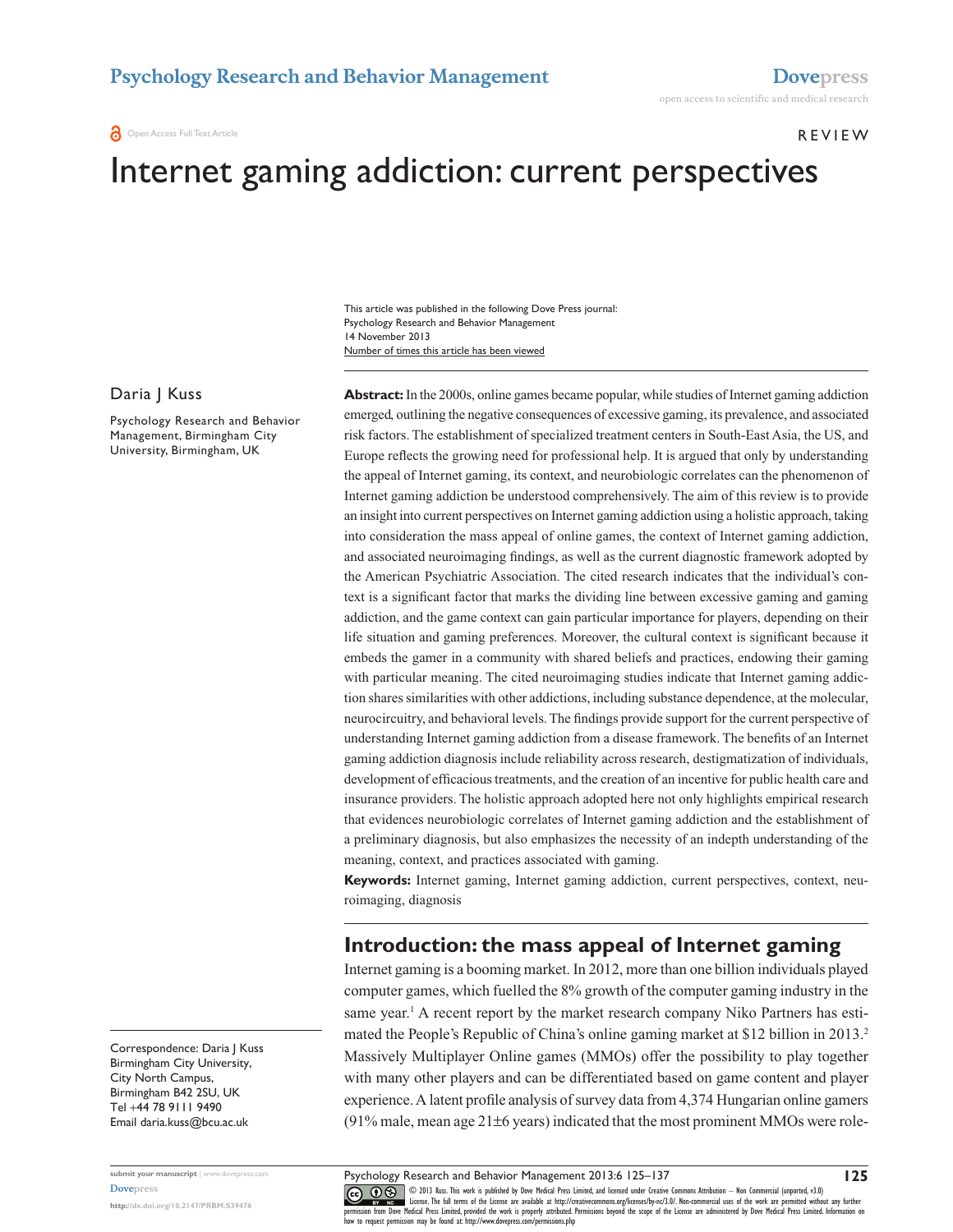playing games, first-person shooters, real-time strategy, and other games.3 First-person MMO shooter games are based on skill because they require good reaction time and attention, and competition is a key aspect of these games. In real-time MMO strategy games, players organize teams, develop their skills, and play for status in the game.<sup>4</sup>

Massively Multiplayer Online Role-Playing Games (MMORPGs), on the other hand, appear of particular interest to players because they offer a variety of incentives for play relative to other game genres. Of all online gamers, 46% play MMORPGs,<sup>3</sup> confirming their position as the most popular online games. MMORPGs are game universes inhabited by thousands of players at the same time (massively multiplayer) with no spatial or temporal boundaries because they are played online, and they allow players to adopt various virtual personas vis-à-vis their avatars (role playing).<sup>5</sup> Today's most popular MMORPG is "World of Warcraft", the latest game in Blizzard's Warcraft series, situated in the fantasy world of Azeroth that is populated by members of the opposing factions of the Alliance and the Horde.<sup>6</sup> According to a recent report published by the Entertainment Software Association,7 World of Warcraft's extension "Cataclysm" was among the top five selling computer games in 2011. In 2013, eight million players immersed themselves in the world of Azeroth,<sup>8</sup> clearly demonstrating the game's mass appeal. The game tailors to most age groups, both sexes, and various player interests and preferences,<sup>6</sup> making it an MMORPG success story par excellence.

Online games such as World of Warcraft satisfy various gaming motivations. The analysis by Yee<sup>9</sup> of 3,000 MMORPG players' gaming motivations revealed that MMORPGs allow players to achieve game goals, be social, and immerse in the game. Each of these factors is composed of a number of subcomponents as particularized by the gamers. First, achievement includes advancing in the game, namely progressing via leveling up, acquiring status and power in the game, the game's mechanics, including the possibilities for optimizing game play, and competition, including challenging and dominating others.<sup>9</sup> Reputation and admiration from the gaming community for gaming achievements are further key factors motivating players to keep playing.<sup>6</sup> The game mechanics or structural characteristics have been claimed to reinforce the potentially addictive qualities of games because they contribute to initiation, development, and maintenance of gaming.10

Second, the social factor is composed of socializing, including chatting and making new friends in the game, forming new relationships, and working in a team.<sup>9</sup> Research<sup> $11$ </sup> suggests that the social element in MMORPGs is particularly important for gamers because it is an integral component of the enjoyment of playing. Moreover, it denotes a complex interaction between real and virtual social networks, further blurring the boundaries between these networks, making MMORPGs inherently social spaces.<sup>12</sup>

Third, immersion in the game is denoted by discovery, ie, exploring the game and "hidden" game content, role-playing via one's avatar, customization of one's online character (such as sex, race, profession, appearance), and escapism, ie, playing in order to avoid real life.<sup>9</sup> Escapism is an aspect of mood modification whereby individuals suffering from addictions induce a subjective shift in their mood by way of engaging in an addictive behavior, making the latter a coping strategy to deal with everyday problems.<sup>13</sup>

The variety of gaming motivations satisfied by MMOR-PGs indicates that these types of games are particularly versatile because they can be tailored to individual players with different game preferences. Consequently, one could assume that there are many ways that might lead some individuals to get hooked on MMORPGs. In a sample of 696 MMORPG players (93% male, mean age 26±7.4 years), achievement, socializing, and escapism motivations were found to be predictive of addictive play, together with sex accounting for 19% of variance in the MMORPG addiction score.<sup>14</sup> Similarly, in a sample of 175 primarily Dutch MMORPG players (87% male, mean age 21±6.5 years), escapism and game mechanics predicted excessive gaming over and above the contribution of the time spent gaming, together explaining 46% of the variance in problematic gaming.<sup>5</sup> In a nutshell, the mass appeal of MMORPGs rests on their versatility because they are tailored to gamers young and old, male and female, who have different game preferences. MMORPGs are particularly good at meeting various players' different needs. This mass appeal may have contributed to findings from research which indicate that online games, and specifically MMORPGs, are more addictive than any other types of both offline and online games<sup>15</sup> because they reward players on partial reinforcement schedules, leading to maintenance of play.<sup>16</sup>

## **Internet gaming addiction**

In recent years, research about Internet gaming addiction has increased both in quantity as well as in quality. Research on gaming addiction dates back to 1983, when the first report emerged suggesting that video gaming addiction is a problem for students.17 Shortly thereafter, the first empirical study on gaming addiction was published by Shotton,<sup>18</sup> based on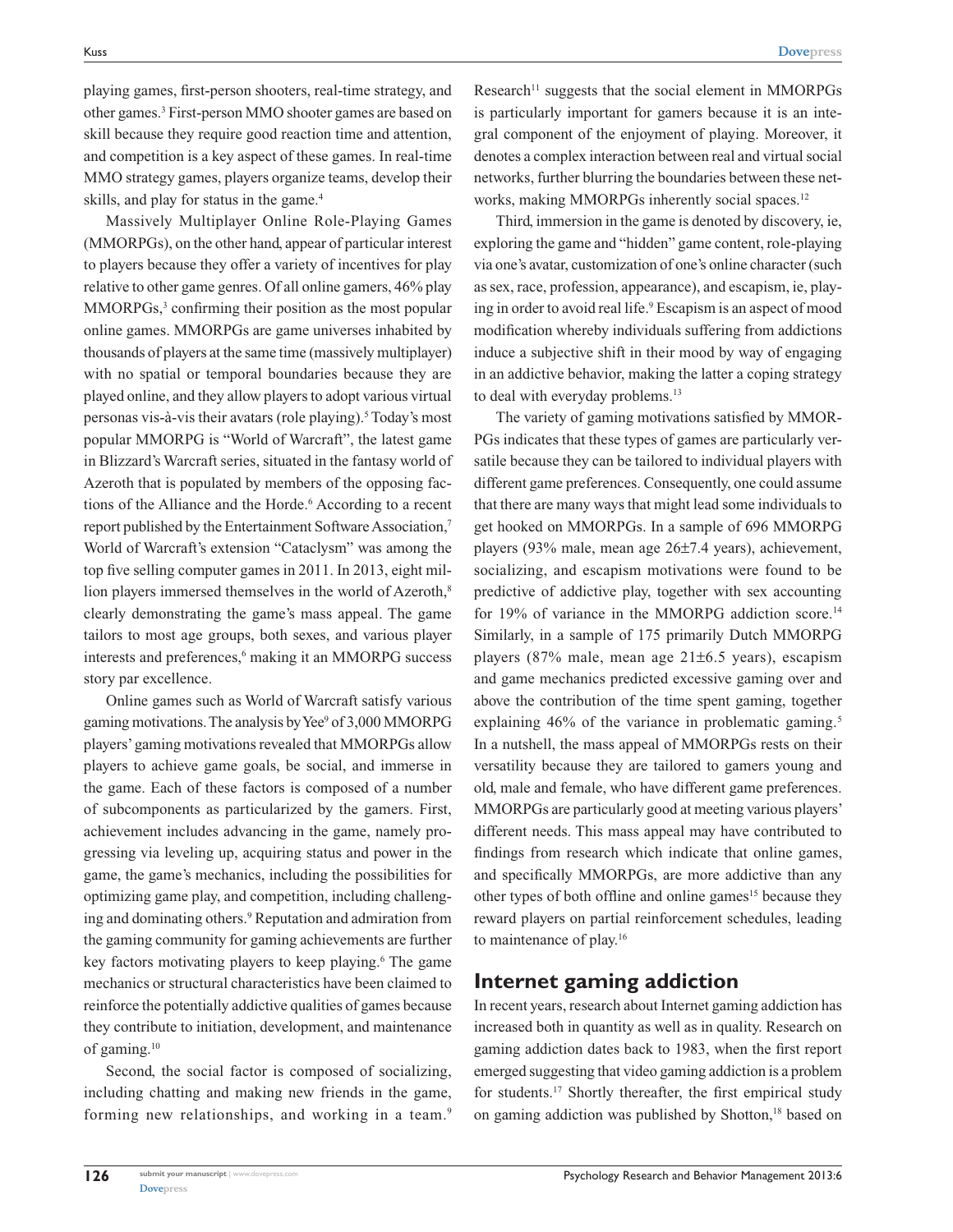self-reports of young male players who claimed they were "hooked" on their games. The early studies suffered from a lack of standardized psychometric instruments used for assessing gaming addiction.<sup>19</sup> However, research<sup>20</sup> indicates that self-reports correlate with standardized measures. Following on from that, further studies were carried out in the 1990s, initially assessing gaming addiction based on the criteria for pathologic gambling as stipulated in the third and fourth editions of the *Diagnostic and Statistical Manual for Mental Disorders* (DSM).<sup>21</sup> Although similar, pathological gambling and excessive gaming do not present with the same clinical picture, and some have argued that using the diagnostic criteria for pathological gambling in order to diagnose pathological gaming only taps into obsessive use and preoccupation rather than actual psychopathology.22 In the 2000s, online games became popular, while studies of Internet gaming addiction emerged.23,24

The studies on Internet gaming addiction in the new millennium reported prevalence estimates which vary significantly and range from 0.2% in Germany25,26 to 50% of Korean teenagers.27 This discrepancy in estimates is due to various conceptualizations, diverse measurement instruments, as well as the different cutoff points used. Further, dissimilar constructs ("Internet gaming addiction", "dependence", "problematic", and "excessive play") are measured in various samples (children, adolescents, gamers) and cultures. In most studies, self-reports have been used, which puts the reliability and validity of the potential diagnosis in question.28 However, research<sup>20</sup> indicates that self-diagnosis correlates with standardized measures of addiction, suggesting that the individual's perception of problems can be relatively accurate.

In South-East Asian countries, the negative impacts of Internet gaming addiction have led governments and health care providers to take the problem seriously and to develop a series of initiatives to curb and alleviate the problem. In South Korea, Internet gaming addiction is viewed as a significant concern for public health,<sup>29</sup> and up to  $24\%$  of children who have been diagnosed with Internet addiction are hospitalized.30 In Japan, the government has recognized the problem following a study by the Ministry of Education, which has led to the development of "fasting camps" where individuals suffering from Internet and gaming addiction are helped by being cut off from technology completely.<sup>31</sup> It has been stated that the higher the Internet penetration and social acceptance of gaming, the higher the prevalence of gaming problems,<sup>32</sup> partially explaining the higher prevalence rates reported in South-East Asian countries. In addition to this, there is good reason to think that the lower acceptance of excessive gaming in a culture, the more distress (not less) gamers experience in engaging in the activity, potentially fuelling problem perception. Therefore, a lack of acceptance of excessive gaming and thus stigmatization of the behavior might contribute to higher rates of addiction and problematic play in some way. Following growing concern, specialized treatment centers and programs have been established in Europe (including the outpatient clinic for behavioral addictions in Mainz, Germany, and the Capio Nightingale Hospital in London, UK) and the US (including the inpatient centers RESTART Internet Addiction Recovery Program in Seattle and the recently opened digital detoxification and recovery center in Pennsylvania), reflecting the growing need for professional help.

The concerns appear to be grounded as a growing number of studies indicate that Internet gaming addiction is associated with various negative consequences.15 The psychological consequences include the following: sacrificing real-life relationships, other pastime activities, sleep, work, education, socializing, and relationships,  $33-40$  obsession with gaming and a lack of real-life relationships,<sup>41</sup> lack of attention,<sup>33,42</sup> aggression and hostility, $42,43$  stress, $33$  dysfunctional coping,33,44,45 worse academic achievement,38,46 problems with verbal memory,<sup>47</sup> and low well-being and high loneliness.<sup>48</sup> Moreover, psychosomatic consequences have been found in a number of studies. These included problems with sleeping,<sup>41,47</sup> seizures,<sup>49</sup> and psychosomatic challenges.<sup>33</sup> This long list indicates that Internet gaming problems must be taken seriously as they can affect the individual negatively in a variety of ways.

Internet gaming addiction is a behavioral problem that has been classified and explained in numerous ways. According to Griffiths,13 biopsychosocial processes lead to the development of addictions, such as Internet gaming addiction, which include the following components. First, the behavior is salient (the individual is preoccupied with gaming). Second, the individual uses the behavior in order to modify their mood (ie, gaming is used to escape reality or create the feeling of euphoria). Third, tolerance develops (the individual needs increasingly more time to feel the same effect). Fourth, withdrawal symptoms occur upon discontinuation of the behavior (the individual feels anxious, depressed, and irritable if they are prevented from playing). Fifth, interpersonal and intrapersonal conflict develops as a consequence of the behavior (the individual has problems with their relationship, job, and hobbies, and lack of success in abstinence). Finally, upon discontinuation of the behavior, the individual experiences relapse (they reinitiate gaming). $13$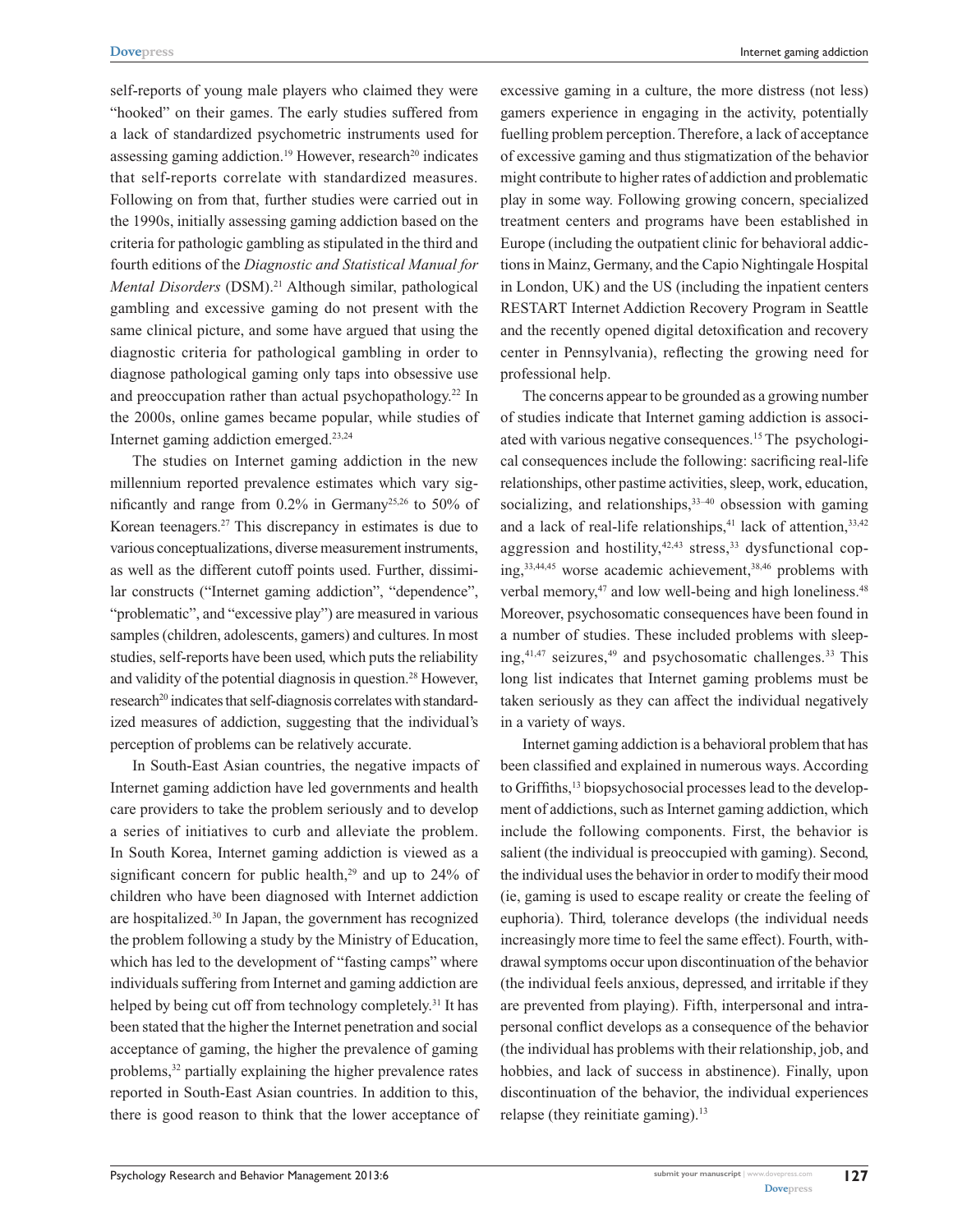Although the core criteria appear to be established, the etiology of Internet gaming addiction has yet to be studied in detail. Research<sup>15</sup> indicates that a number of risk factors are associated with Internet gaming addiction. These risk factors include certain personality traits, gaming motivations, and structural game characteristics. The personality traits most commonly associated with Internet addiction include neuroticism,37,50 aggression and hostility,43,50–52 and sensationseeking.<sup>43,50</sup> Factors that appear to protect frequent online gamers from developing problems with their gaming were found to be conscientiousness and extraversion, $53$  suggesting that for different individuals the same behavior can have different psychological repercussions.

In addition to this, the following gaming motivations were found to be most commonly associated with gaming addiction: coping with daily stressors and escapism,<sup>5,16,44,54-57</sup> online relationships, $16,51,57-59$  and mastery, control, recognition, completion, excitement, and challenge.<sup>34,56,60</sup> This indicates that the reasons for game play may be an important indicator of potential risk for Internet gaming addiction. Specifically, in comparison with non-MMORPG players, MMORPG players preferred their online friends over their real-life friends.16 Similarly, significantly more dependent gamers were found to prefer spending time with their online friends than their offline friends relative to nondependent gamers and felt their social needs were met better online than offline.<sup>44</sup> Moreover, while online games provide nonaddicted players with satisfaction, addicted players play to avoid dissatisfaction,<sup>55</sup> which can be an indication of withdrawal symptoms they want to overcome by engaging in gaming compulsively. The motivational differences to play games between dependent and nondependent as well as MMORPG and other gamers appear to be useful clinical information because these motivations can be specifically targeted in treatment sessions. For instance, elements of exposure therapy may be used for the socially fearful in order to decrease discomfort and reintroduce clients to real-life social environments. Also, alternative pastime activities that are perceived as satisfying can be encouraged specifically in group therapy sessions. Encouraging engagement in group sports might satisfy both the need to engage in competitive and satisfying activities and the need to interact with peers in real life.

Moreover, a number of structural game characteristics have been found to increase the risk for developing Internet gaming addiction, namely online relative to offline gaming,<sup>61</sup> positive reinforcement, $62$  the enjoyment of particular game features, such as adult content, finding rare in-game items, and watching game cut scenes,<sup>63</sup> and viewing one's virtual

persona as better than oneself.64 These characteristics indicate that particular games can be more addictive than others, $15$ which appears important for game developers and public prevention campaigns that focus on decreasing risk and raising awareness of potential problems. Prevention campaigns could target school-aged children, teachers, and parents in education settings. They could be based on the principles of providing information and a discussion platform concerning Internet and gaming use and possible negative consequences via psychoeducation, with the ultimate goal of encouraging healthy media use. Success could be determined over the long term using triangulation of data and reports obtained from the targeted populations.

Most reviews to date have primarily focused on specific aspects of Internet gaming addiction, including methods used to assess gaming addiction,  $65,66$  structural characteristics,  $60$ and treatment.67–69 In light of this, the aim of this review is to provide an insight into current perspectives on Internet gaming addiction using a holistic approach, taking into consideration the mass appeal of online gaming, the context of Internet gaming addiction, and associated neuroimaging findings, as well as the current diagnostic framework adopted by the American Psychiatric Association.70 It is argued that only by understanding the appeal of Internet gaming, its context, and neurobiologic correlates can the phenomenon of Internet gaming addiction be understood comprehensively. An evaluation of the findings will be presented in the overall discussion.

# **Gaming addiction: context**

Research on gaming addiction has paid little attention to the context of online gaming. However, a few studies have now shed some light on the embedding of Internet gaming addiction in the context of the individual,<sup> $71$ </sup> the game and gaming environment,<sup>6,72</sup> and the broader framework of culture.<sup>73</sup> Each of these will be addressed in turn.

Griffiths<sup>71</sup> provided case study evidence of two young men who spent an average of 14 hours a day playing MMORPGs in order to emphasize that the context of the individual's life is an important factor demarcating gaming excess from gaming addiction. Aged 21 years, unemployed and single, "Dave" reported that gaming had a positive influence on his life because his social life revolved almost exclusively around the game, and playing boosted his self-esteem and gave structure to his everyday life. Dave did not perceive that his excessive gaming impacted upon his life negatively at all. For Dave, his extensive gaming did not lead to significant distress or have a negative impact in his daily life, and therefore his behav-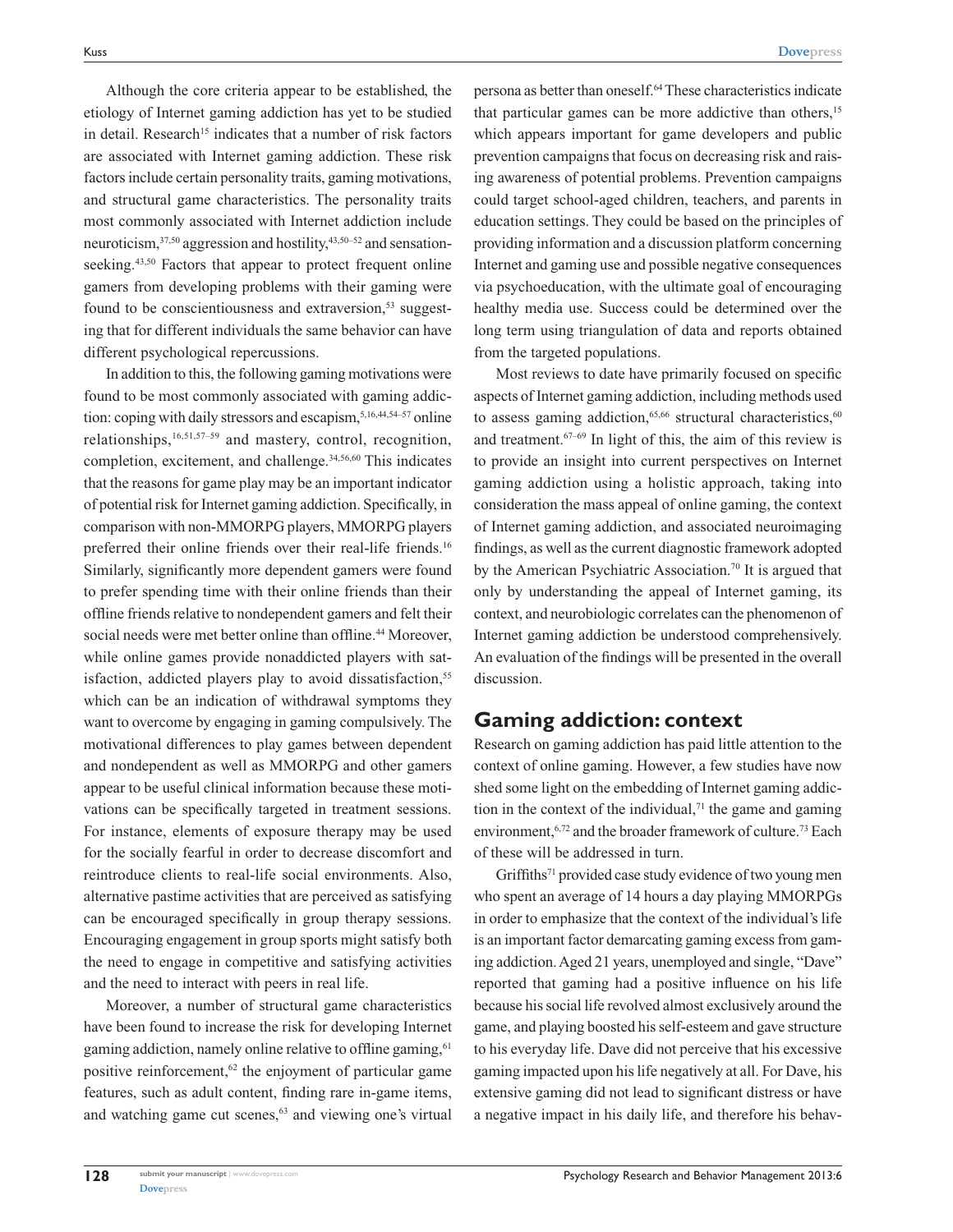ior cannot be classified as a condition that would fulfill the requirements of a mental disorder classification as outlined in the DSM-5.74 Upon starting a new job and entering into a relationship with a woman he met in-game, his excessive gaming decreased significantly.

The second case reported was that of "Jeremy", a 38-year old financial accountant who was married with two children and experienced detrimental consequences due to his "severe gaming addiction", namely a relationship breakdown, lack of time for family activities, and loss of his job. Moreover, his playing time, craving for the game, and feelings of low mood and anxiety had increased dramatically. He used gaming to escape from his real-life problems and tried to quit on several occasions, but was unsuccessful in staying abstinent. This led to a number of relapse episodes.<sup>71</sup> The examples of Dave and Jeremy make a compelling case for how the same behavior (namely regular online gaming for excessive periods of time) can have almost diametrically opposed consequences due to different individual contexts, with one experiencing gaming as pleasurable and ultimately beneficial, whereas the other's entire life was negatively affected by his excessive gaming.

In addition to the individual context, the context of the game appears important in determining the extent to which excessive gaming can truly be an addiction.<sup>6,72</sup> Karlsen<sup>72</sup> conducted 12 interviews with online gamers (75% male, mean age 23±2.4 years) who play World of Warcraft and used virtual ethnography<sup> $75$ </sup> in order to assess the consequences of their excessive gaming. The results indicated that some of the players experienced behavioral addiction symptoms as specified by Griffiths,<sup>13</sup> namely salience, mood modification, tolerance, withdrawal, conflict, and relapse, with the latter two demarcating excessive from potentially addictive play. However, rather than advocating current diagnostic frameworks for "pathologizing" gaming, Karlsen<sup>72</sup> advocates to view gaming excess from the vantage point of game structure and gaming context, including the social practice and cultural meaning of games as well as the individual's connection to the game from the perspective of game and media studies. This understanding entails a move away from the overly simplistic approach of focusing on the psychological rewards that reinforce gaming to include an indepth exploration of gaming motivations, gaming structure and mechanics, as well as the meaning of gaming for the individual.<sup>72</sup>

Kuss<sup>6</sup> analyzed online gaming and potential gaming excess by interviewing eleven World of Warcraft players (72% male, mean age 27±7.3 years) and used virtual ethnography<sup>75</sup> as well as ludology principles<sup>76</sup> to understand how

playing this particular game mirrors participation in popular media culture. In this context, media culture is understood as a flexible and evolving area of engagement that requires active participation. Potential gaming addiction was found to be associated with escapist motivations and in this context gaming was understood as fulfilling a "narcotic" function. The game context gained particular significance in one participant's life because of two features of the game. First, he was able to enact heroic tales through his avatar and faction membership. As a member of the Horde, he fought the opposing faction, the Alliance, and was involved in killing their king, an episode "he would not forget until the end of his life". Second, he was enabled to return to a familiar cultural context by means of his guild which consisted of fellow countrymen, after he had physically migrated to a foreign country. In this way, the provisions of the game (namely participation in the game's narrative, $77$  community, and belonging)78 were utilized to a problematic extent, leaving the participant feeling "addicted to wow [World of Warcraft]". Eventually, the analysis revealed that the meaning that is attached to the game can lead to excessive play which may cause a retreat from real life.<sup>6</sup>

Snodgrass et al<sup>73</sup> surveyed 252 respondents (78% male, mean age 27±9.0 years) using Yee's<sup>9</sup> motivational factors achievement, social and immersion to assess problematic MMORPG play in World of Warcraft from the perspective of culture under the supposition that gaming allows for formation of communities and cultures.<sup>12,79,80</sup> The cultural context situates the individual and his potentially addictive game play (assessed using Young's Internet Addiction Test) $81$  within the framework of commonly shared beliefs and practices.<sup>82</sup> Snodgrass et al<sup>73</sup> used an anthropological approach focusing on meaning, practice, and experience, mirrored in their understanding of gaming motivations and problematic play. They found that achievement motivation may lead to problematic play if players are less successful in real life (ie, less "culturally consonant") and use game success to compensate,73 causing stress and negative health outcomes.<sup>83</sup> In terms of social motivation, the extent to which online relationships gain significance over offline relationships was analyzed<sup>73</sup> because research indicates that lack of cultural consonance regarding social networks impacts negatively upon health.<sup>84</sup> Regarding immersion, the amalgamation of online and offline life and identities was assessed,<sup>73</sup> because association of the self with the game and the avatar could lead to dissociation.<sup>85,86</sup> The results indicated that game play in World of Warcraft mirrors cultural models of success regarding objectives and responsibilities, indicating that the game world can in some ways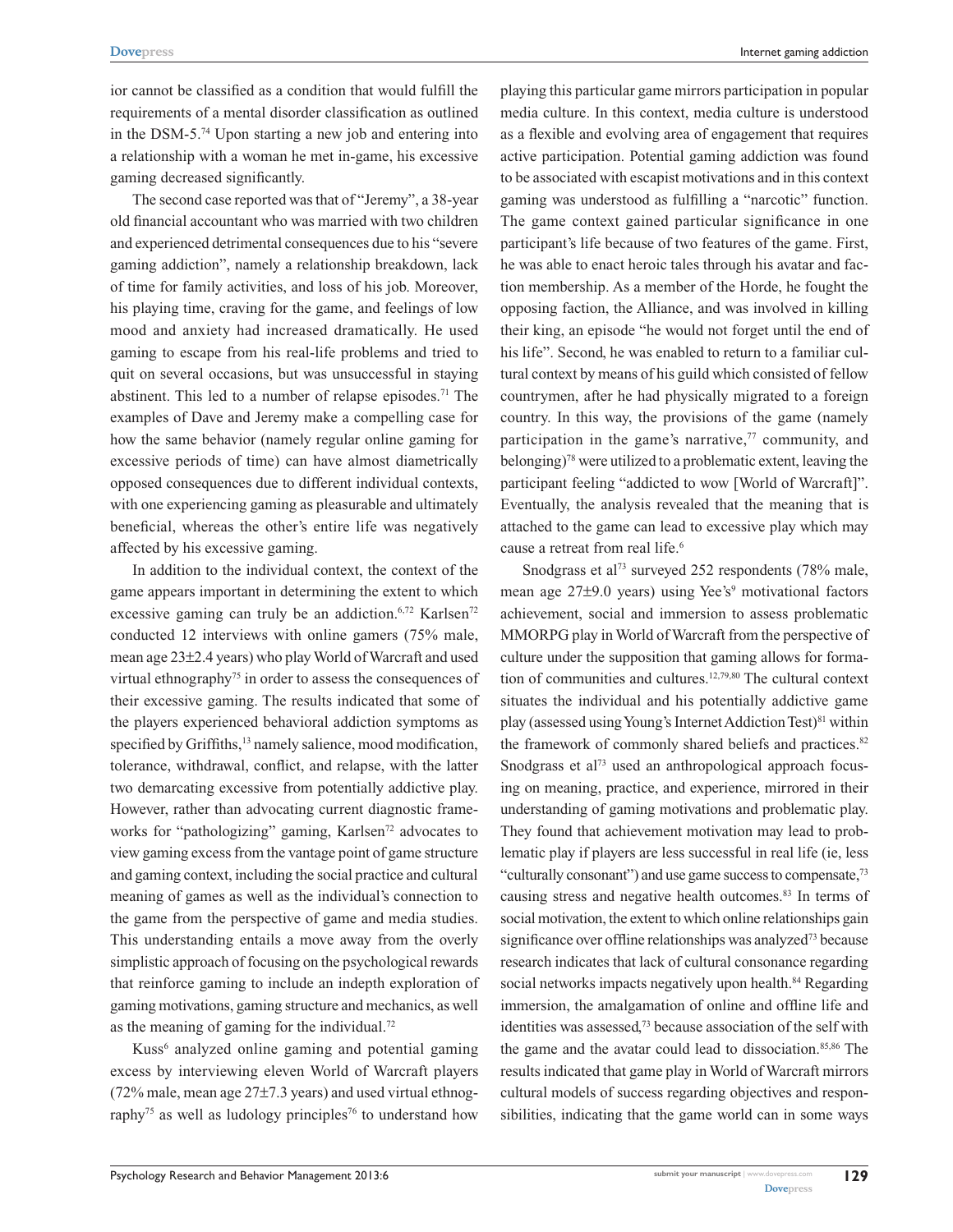substitute the real world. Moreover, the culturally sensitive motivations achievement, social and immersion significantly predicted problematic MMORPG play if they were incongruent with real life, that is, if the game was used to compensate for lack of success and relationships in real life, and to dissociate from real life.<sup>73</sup>

Taken together, the individual, game, and cultural contexts appear to have a significant impact upon the extent to which problems occur as a consequence of excessive gaming in terms of how Internet gaming addiction is conceptualized. In this way, the cultural context can be seen as a lens through which individuals and others around them perceive and give meanings to behaviors and their consequences. It is critical to understand gaming problems not only by means of the observable symptoms, but to situate them within the broader context of the game, the individual, and culture.

### **Gaming addiction: neuroscience**

In the last decade, psychiatry has increasingly made use of neuroscientific evidence to understand and conceptualize mental disorders.87 The major funding body for mental health research, the National Institute of Mental Health, has recently introduced research domain criteria to reclassify mental disorders as based on neuroscience and shared underlying pathophysiology rather than the more subjective approach of phenomenology and clinical presentation that has been utilized previously.88 The ultimate aim is to improve the reliability and validity of clinical diagnosis and accordingly to deliver optimal treatment.<sup>89</sup> In accordance with this approach, research on Internet gaming addiction is now increasingly making use of neuroimaging techniques to allow for analysis of neurobiological changes due to excessive gaming and neurochemical correlates of addiction.<sup>90</sup>

Some studies have shown that changes in brain activity and structure related to addiction are relevant for brain regions involved in reward, motivation, and memory, as well as cognitive control.<sup>91</sup> It has been hypothesized that initially the prefrontal cortex and ventral striatum are involved in the decision to initiate the addictive behavior. Over time, the individual habituates to the behavior and develops a compulsion to engage in it, which is accompanied by alterations of activity in the dorsal striatum as it becomes activated through dopaminergic innervation. There is some evidence for the idea that dopamine is released.<sup>92</sup> The longer the engagement continues, the more permanent the changes in the dopaminergic pathways become. It has been suggested that activity in the anterior cingulate, orbitofrontal cortex, and nucleus accumbens is modified in such a way that

natural rewards are experienced as less pleasurable, further reducing control over the behavior.<sup>93,94</sup> Research suggests that over time, synaptic activity is reduced, leading to longterm depression and neuroadaptation,  $95$  as well as behavioral sensitization. The synapses in the ventral tegmental area become stronger, glutamate in the nucleus accumbens is reduced, and activity in the amygdala and hippocampus (related to memory) is increased, which can in turn result in craving91,96 and increased response to the availability and particular context of the addictive behavior. $93,97$  Some studies have shown that the addictive behavior becomes associated with these cues through activity in the nucleus accumbens, which reinforces the effects of the behavior.<sup>98</sup> With time, tolerance to the addictive behavior develops and natural rewards are depreciated, resulting in a reward system deficiency and activation of the antireward system.<sup>99</sup> The consequent lack of dopamine in mesocortical brain regions can lead to withdrawal symptoms, and in order to overcome these, renewed engagement in the addictive behavior ensues, and may ultimately impact upon the functions of the orbitofrontal cortex and cingulate gyrus.<sup>91,100,101</sup>

Over the last decade, a number of neuroimaging techniques have been applied to Internet gaming research, allowing for an analysis of addiction correlates regarding both brain function as well as brain structure. Electroencephalograms measure brain activity via changes in voltage in the cerebral cortex via electrodes,<sup>102</sup> and were used in six studies of Internet and gaming addiction.103–108 Positron emission tomography measures neuronal metabolism through photons from positron emissions via positively charged electrons.<sup>109</sup> Two studies $110,111$  made use of positron emission tomography to measure Internet and gaming addiction. Like positron emission tomography, single photon emission computed tomography measures metabolic activity in the brain at the level of individual photons,<sup>112</sup> and was applied in one study of Internet addiction.<sup>113</sup> Eight studies<sup>114-121</sup> used functional magnetic resonance imaging to measure changes in blood oxygen levels in order to indicate brain activity in individuals with Internet and gaming addiction.<sup>122</sup> Finally, structural magnetic resonance imaging uses methods such as voxel-based morphometry<sup>123</sup> and diffusion-tensor imaging<sup>124</sup> to image brain morphometry, $125$  and was used in two studies $126,127$  in order to assess Internet addiction.

A systematic review of all Internet and gaming addiction studies using neuroimaging methods until 2012<sup>90</sup> revealed that Internet gaming addiction appears similar to other addictions, including substance-related addictions, at the molecular, neurocircuitry, and behavioral levels. From a

**130**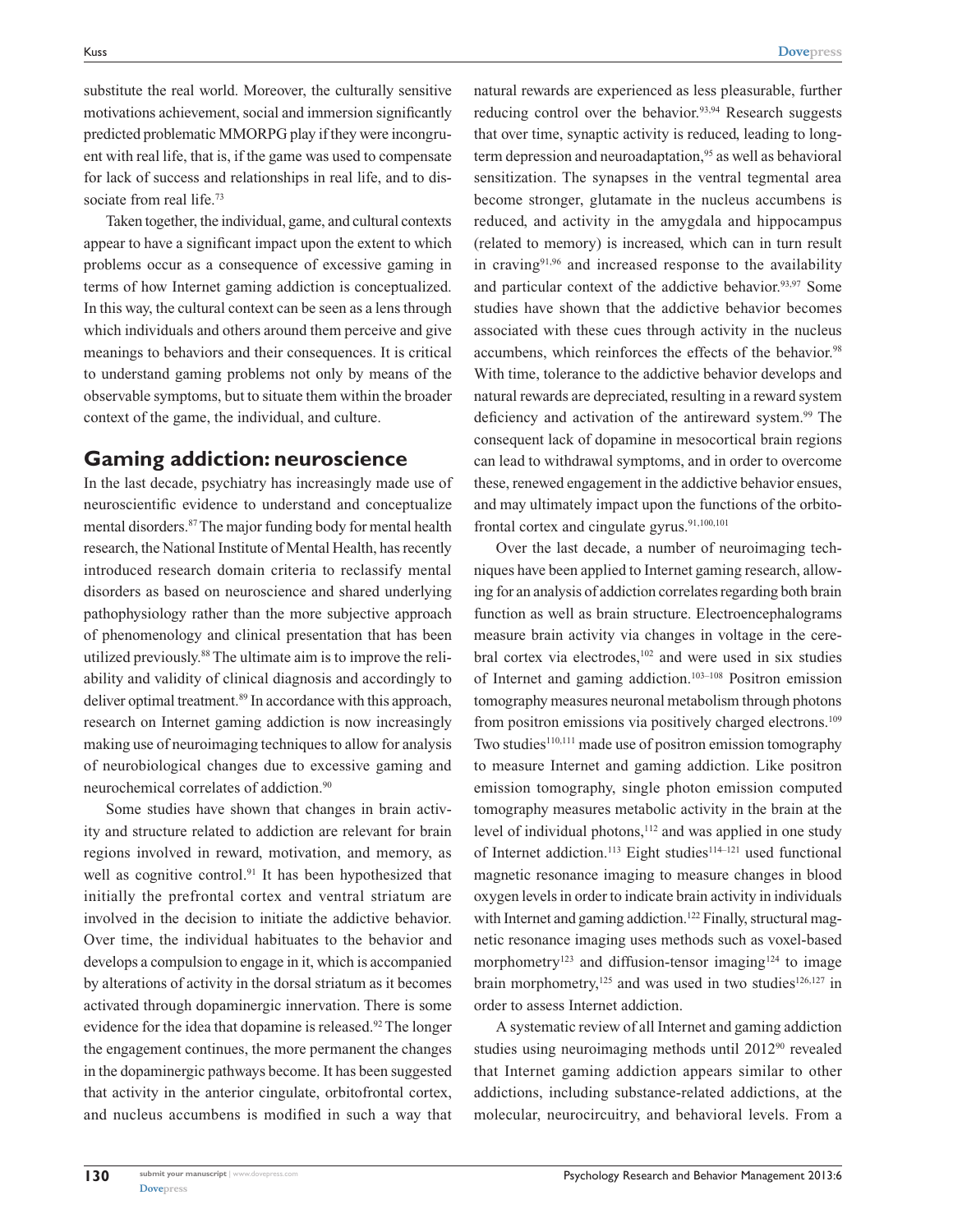molecular perspective, gaming results in the release of striatal dopamine.111 On the other hand, it has been suggested that, in small samples, Internet and gaming addiction is associated with a reward deficiency whereby dopaminergic transporters in the brain are reduced.<sup>110,113</sup> In order to reinstate a biochemical equilibrium,<sup>99</sup> individuals whose reward system is deficient seek substances and activities which result in the release of dopamine. Under normal circumstances, pleasure drives (including eating and reproduction) are natural rewards that are craved, whereas unnatural rewards include psychoactive substances and addictive behaviors.128 Over time, the individual habituates to the hedonic feelings produced by Internet gaming and develops abstinence symptoms, tolerance, and withdrawal.129 Internet gaming addiction is initiated and maintained.<sup>90</sup> The decreased dopaminergic transporters in Internet gaming addiction may explain its frequent cooccurrence with depression,<sup>130</sup> bipolar disorder,<sup>131</sup> and borderline personality disorder and dissociative symptoms.<sup>132</sup>

With regards to neural circuitry, when gaming, brain areas associated with addictions are frequently utilized and therefore the activity in regions such as the orbitofrontal cortex and cingulate gyrus is high, which over time can lead to significant alterations in neuronal connectivity<sup>114,116,118,119</sup> and brain structure.115,126,127 Internet gaming becomes increasingly salient and individuals lose control over their gaming.<sup>90</sup> The individual is immanently motivated to play online games as they have learned the behavior, eventuating in continuous engagement.<sup>133</sup>

In terms of behavior, excessive Internet gaming can result in problems with impulse control, behavioral inhibition, executive functioning, attention, and general cognitive functioning.103,104,107,115,126,127 However, there are plus sides as well, in that the frequent gamer develops and improves a number of other capabilities, namely the integration of perceptual information into the brain and hand-eye coordination.<sup>118,120</sup>

Taken together, research on Internet gaming addiction has made use of various neuroimaging techniques in order to shed light upon the neurochemical and neuroanatomic correlates of addiction. Although in most studies the direction of the relationship has not been investigated (ie, it is unclear whether Internet gaming addiction causes changes in brain structure and activity or vice versa), the current evidence suggests a relationship between brain alterations and Internet gaming addiction. Neuroimaging studies of Internet gaming addiction contribute to the current understanding of addiction as based on a disease framework.128,134 This indicates that, similar to cardiovascular diseases, lifestyle (ie, excessive gaming) can result in changes to underlying neurobiology. Moreover, the utilization of sophisticated imaging methods in Internet gaming addiction research is in line with research domain criteria, <sup>88</sup> which makes a significant contribution to our understanding of Internet gaming addiction as a chronic neurobiological disease requiring professional care and adequate treatment.<sup>135</sup>

# **Gaming addiction: clinical diagnosis**

Following nearly two decades of research, the American Psychiatric Association has now officially recognized Internet Gaming Disorder as a condition that requires consideration by clinicians and researchers. In June 2013, Internet gaming disorder appeared in the appendix of the updated version of the *Diagnostic and Statistical Manual for Mental Disorders* (DSM-5) for the first time.<sup>70</sup> It stands alongside the only other behavioral addiction, ie, pathological gambling, situating it clearly within the diagnostic category of Substance-Related and Addictive Disorders. Internet gaming disorder has pulled ahead of other behaviors that can become addictive, such as exercise, $136,137$  work, $138$  and shopping. $139$ 

Up until now, researchers have understood Internet addiction or Internet gaming addiction as similar to either impulse control disorders in general or pathological gambling specifically,  $140-142$  substance dependence,  $33,38$  or a combination of the two.143,144 This has led to the development of multiple psychometric instruments, each measuring different aspects associated with Internet gaming problems and addiction.<sup>144-153</sup> The multiplicity of conceptualizations used for Internet gaming addiction have led to a diagnostic conundrum leading some researchers to question its existence, $29$  and have called for commonly agreed upon criteria which increase reliability across studies and advocate adequate and efficacious treatment.15

Under the new DSM-5 framework, Internet gaming disorder refers to the "persistent and recurrent use of the Internet to engage in games, often with other players, leading to clinically significant impairment or distress as indicated by five (or more) [criteria] in a 12-month period".70 The diagnostic criteria are a preoccupation with gaming, withdrawal symptoms, tolerance (ie, spending more time gaming), lack of control, loss of other interests, use despite negative consequences, deception, mood modification, and losing a relationship, job, and similarly important aspects of life.70 From a public health perspective, an official diagnosis of Internet gaming addiction is necessary for a number of reasons. First, it will encourage individuals who suffer from associated symptoms to ask for professional help, decreasing morbidity rates, hospitalizations, and potential legal and medical problems.<sup>30</sup> Second, the diagnosis may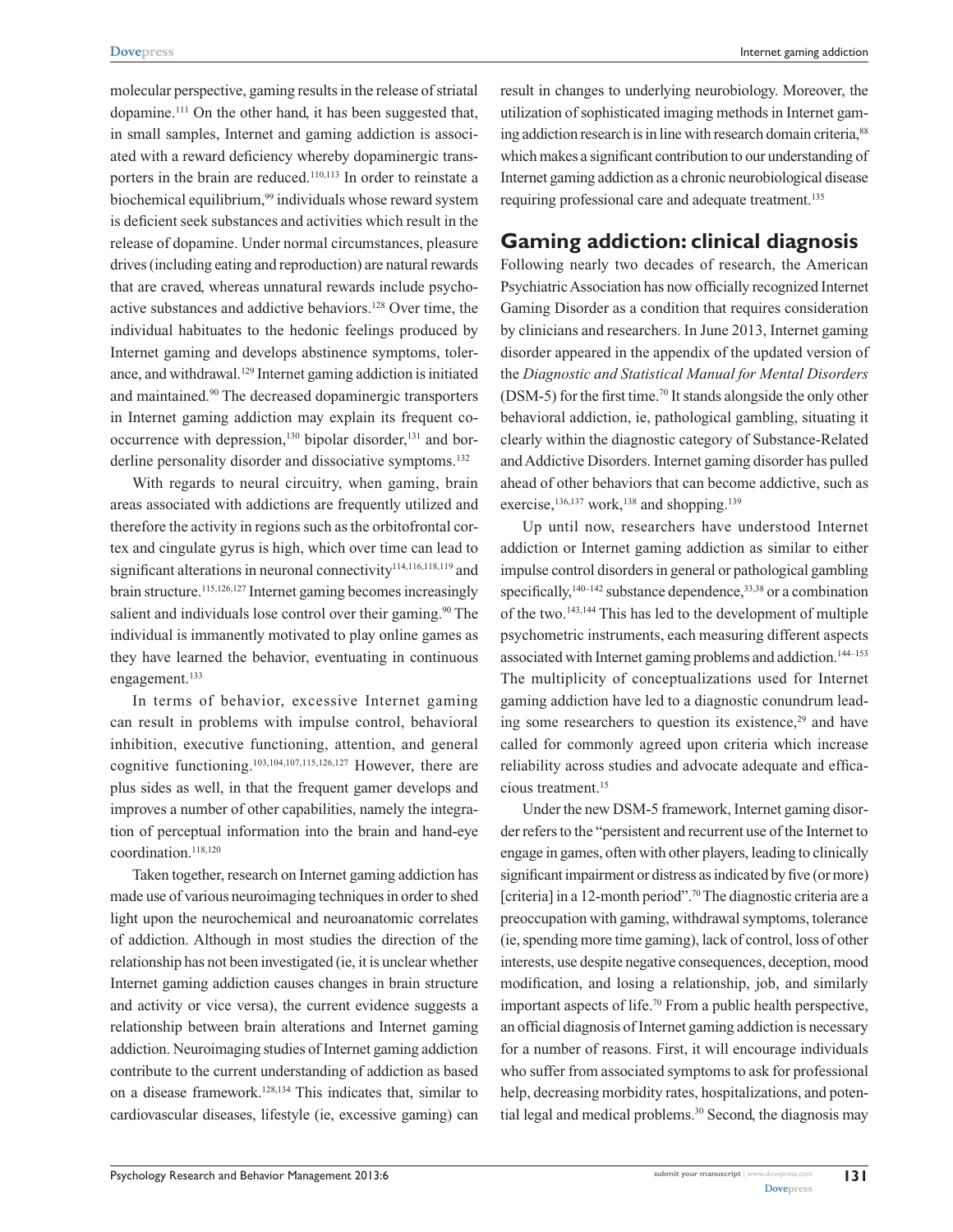decrease barriers to care and stigmata with regards to public perception of problematic Internet and gaming use. Third, the diagnosis will support research efforts.134 Fourth, a diagnostic category will provide the necessary incentive for health care and insurance providers to develop, test, and finance adequate treatment. Ultimately, individuals who require professional care because of substantial distress, suffering, and individual impairment must be helped in an appropriate way.<sup>74</sup> Accordingly, an official diagnosis of Internet gaming addiction is critical for a number of reasons, further emphasizing the need to fully acknowledge and utilize it.

# **Discussion**

The aim of this review was to provide an insight into current perspectives on Internet gaming addiction using a holistic approach encompassing gaming appeal, context, neuroimaging research, and the diagnostic framework adopted for Internet gaming addiction. It has been shown that Internet gaming has gained increasing popularity since the new millennium, and has led to a substantial growth of the gaming industry and the player fan base. MMORPGs have further been highlighted as offering a wide variety of incentives for players to initiate and maintain playing because they satisfy a variety of needs and tailor to various gaming motives relative to alternative online game genres. Some of these motives, especially escapism, the game's mechanics, achievement and socializing have been found to be indicative of gaming addiction,<sup>5</sup> suggesting that MMORPGs are more addictive than other offline and online games.<sup>15</sup>

This review further shows that until now few studies have investigated the gaming context. Therefore, the context of the individual, the game and gaming environment, and the broader framework of culture are specifically addressed. It has been shown that the individual's context is a significant factor that marks the dividing line between excessive gaming and gaming addiction.71 Moreover, it has been emphasized that gaming cannot simply be medicalized if done in excess, but it must be understood from within the context of gaming and the meanings the individual attaches to it.<sup>72</sup> The game context can gain particular importance for players, depending on their life situation and gaming preferences, including the enactment of heroic tales as well as the re-embedding in a (virtual) cultural context that differs from the players' real-life context. Ultimately, this may lead to a retreat from real life for some individuals.<sup>6</sup> In addition to this, the cultural context is significant because it embeds the gamer in a community with shared beliefs and practices, endowing their gaming with particular meaning. If gaming is used to compensate for lack of success and relationships in real life and to dissociate from real life, Internet gaming addiction can be the consequence.<sup>73</sup> In this context, the "disease" model of addiction can be viewed from the perspective of diseases other than those based on Mendelian genetic mutations or other simple biologically determined pathways. Cardiovascular diseases or adult onset diabetes appear as better models/prototypes for Internet gaming addiction, because these are medical conditions where lifestyles and experiences systematically reshape the body and thus "get under the skin". That is, the cultural context can become the disease (here addiction) through repeated experiences. Alternatively, cultural norms related to how acceptable game-play is might structure the appeal of the game, which in turn promotes addictive play patterns, which would not be the case in places without such norms.

The cited neuroimaging studies of Internet gaming addiction and associated changes in brain structure and function furthermore correspond with the research domain criteria developed by the National Institute of Mental Health<sup>88</sup> because they emphasize a move away from phenomenology to focus on pathophysiology for clinical diagnosis. Internet gaming addiction was found to share similarities with other addictions, including substance dependence, at the molecular, neurocircuitry, and behavioral levels. These similarities include altered dopaminergic and neuronal activity and brain morphometry, as well as deficient impulse control, behavioral inhibition, and general cognitive functioning. However, there are no known biomarkers of Internet addiction at this point in time. Indeed, there are no known biomarkers of any mental disorder. Ever since Kraepelin,<sup>154</sup> and thus for a century, psychiatrists have been searching to understand mental disorders as underlying physiological diseases, providing an additional incentive to continue research on the neurobiological underpinnings of mental health problems, including Internet gaming addiction.

The findings provide support for the current perspective of understanding Internet gaming addiction from a disease framework.128,134 The dependence classification adopted in previous classification systems74,155 is stigmatizing to patients who require medication because dependence refers to a normal physiological response to the use of a substance (including medication) which, when discontinued, can lead to withdrawal symptoms.<sup>74</sup> The term addiction, on the other hand, denotes a chronic neurobiological disease,<sup>135</sup> which is less stigmatizing because it does not suggest that patients who require medication become "addicted" to their required psychopharmacological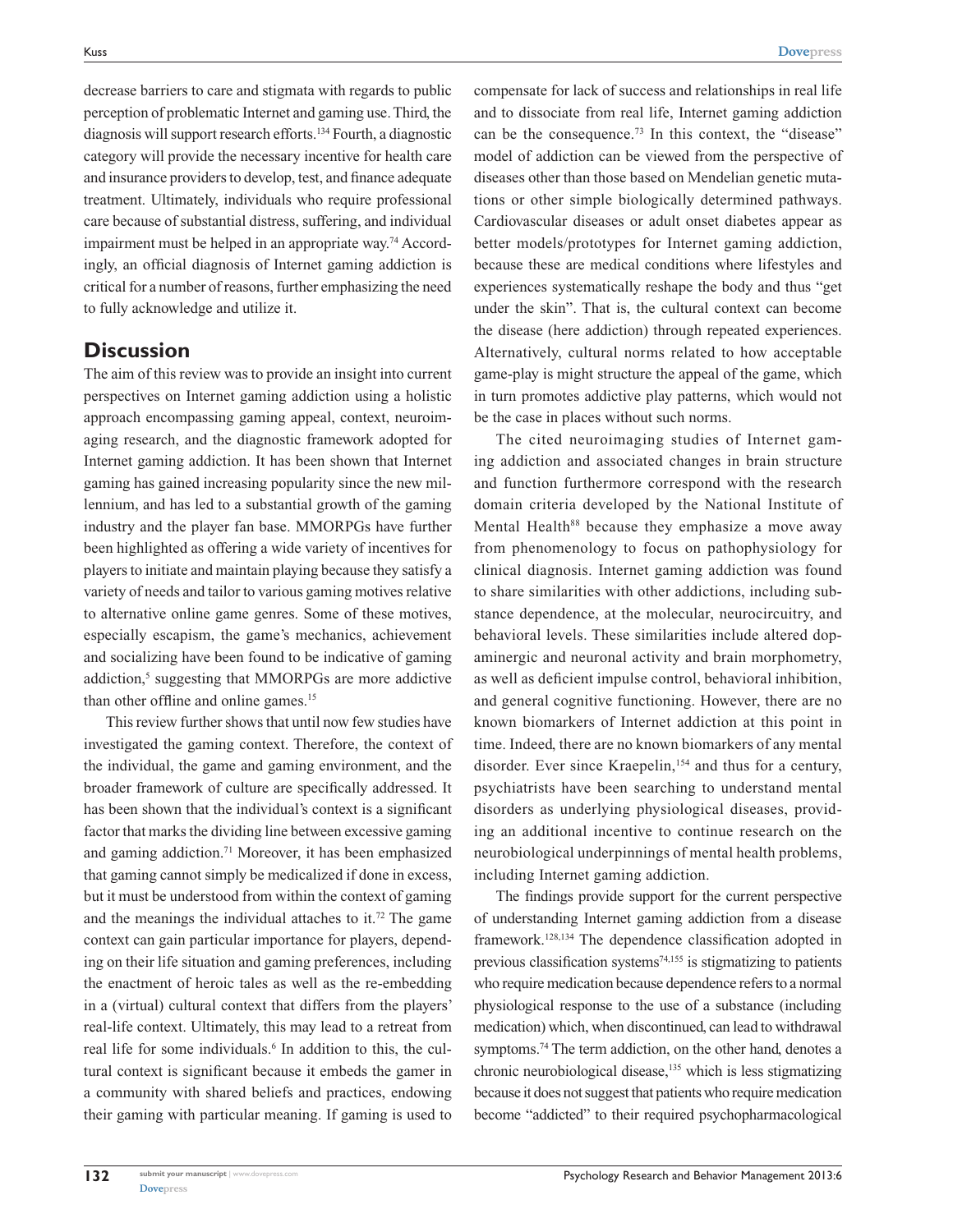treatment.156 Addiction, unlike dependence, leads to compulsively pursuing rewarding behaviors irrespective of associated biological, psychological, and social problems.<sup>135</sup> Ultimately, the current research base on Internet gaming addiction has led the American Psychiatric Association<sup>70</sup> to include Internet gaming disorder in the appendix of the DSM-5 as the second behavioral addiction alongside pathological gambling, suggesting that the problem is taken seriously. The benefits of such a diagnosis include comparability across research, destigmatization of individuals, development of efficacious treatment, and creation of an incentive for public health care and insurance providers. Once the behavioral problem has an official code, it is worthy of being taken seriously and treated adequately.

However, research concerning the natural course of Internet gaming addiction, the most appropriate interventions, and large-scale epidemiology is scarce,<sup>157</sup> suggesting that more work needs to be done to understand this behavioral problem more fully. King and Delfabbro<sup>158</sup> further question the blurring of the boundaries between Internet addiction and video gaming addiction, as this may "promote further confusion". Instead, they advocate a conceptualization of Internet addiction which incorporates various subtypes of online behavior, and establishing a diagnostic category of "video gaming disorder" which applies to both online and offline gaming addiction. Ultimately, however, King and Delfabbro<sup>158</sup> concede that the research diagnosis has sparked discussion regarding the nature of behavioral addictions, which testifies to a move away from acknowledging substances only as potentially addictive, and to broaden our understanding of addiction in general.

Moreover, there appear to be problems with regards to the criteria for Internet gaming disorder adopted by the DSM-5 taskforce. Starcevic<sup>29</sup> points out that there exists a debate of whether tolerance is a valid criterion as researchers have validated scales on problematic video game use<sup>159</sup> and compulsive Internet use<sup>160</sup> that do not contain tolerance as a symptom, and some question whether tolerance is a factor involved in gaming.44 This exemplifies the intricacy of measuring Internet gaming addiction, particularly in light of the reliability of studies as well as the equivalence of findings across studies. Based on these issues, Starcevic<sup>29</sup> recommends the following research approaches: understand when online gaming can be considered a mental disorder; study risk factors and comorbidities, and its position as primary or secondary condition; test a continuum of video gaming problems and video gaming disorder; and revisit its classification as "addiction" rather than an impulse control disorder.<sup>161</sup> Moreover, Pies134 specifies further that only if the following criteria are satisfied, the condition would qualify to be understood as disease: identify a pattern of genetic transmission; understand its etiology, pathophysiology and/or pathological anatomy; and its course, prognosis, stability, and response to treatment. The current review indicates that research on Internet gaming addiction is on its way to fulfilling these requirements. In terms of understanding the context of Internet gaming addiction, more research is necessary.

# **Limitations, implications, and suggestions for future research**

This review has shown that research on Internet gaming addiction has increased in quality and quantity, particularly over the last decade. Future research is required to overcome the limitations of current research, including closer scrutiny of gaming context (including the individual, game, and culture) and the direction of the relationship between Internet gaming addiction, as well as neuroanatomical and neurochemical changes. Specifically, the following research question requires further exploration: How do individual, game-related, and cultural factors contribute to the etiology, phenomenological experience, and treatment approaches of Internet gaming addiction? Furthermore, the causality of the relationship between neurobiological alterations and neurostructural abnormalities and Internet gaming addiction symptoms should be explored. The further exploration of these issues will enhance our understanding of this potential mental health concern. Moreover, a solid and unequivocal research base will enable the American Psychiatric Association and the World Health Organization to include Internet gaming addiction as an actual diagnosis in their diagnostic systems, which will in turn facilitate future research endeavors as well as clinical parlance.

The context appears crucial to the meaning of the game for the player, and is influenced by individual characteristics, the gaming culture, and the broader society that gamers are situated in. Ultimately, this will allow for developing treatment approaches which can be tailored to different individuals and meet idiosyncratic needs most effectively. The reviewed literature can inform procedures for improving the current treatment of Internet gaming addiction because it puts an emphasis on exploring the life and cultural context of the individual. In terms of neuroimaging studies, the reviewed empirical research has revealed associations between excessive online gaming and alterations in brain structure and function associated with substance addictions. However, understanding the direction of this relationship is crucial because it will provide invaluable insights into the etiology of Internet gaming addiction as well as its status as a primary or secondary disorder. In terms of treatment, establishing the treatment seeker's most pressing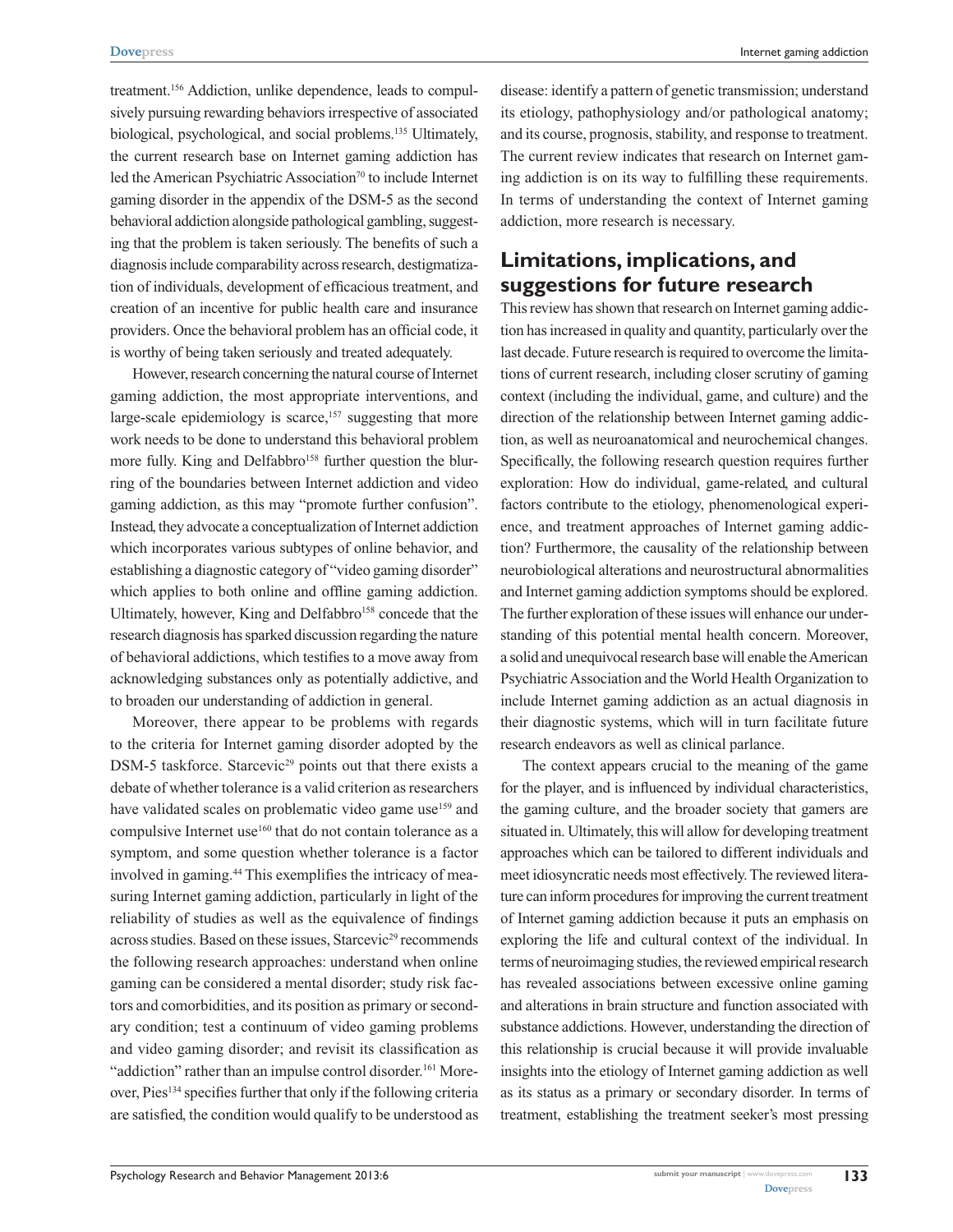present problem will allow an efficient and efficacious treatment plan to be developed and structuring of treatment sessions. Overall, this literature review suggests that targeting pathogenic neurobiological mechanisms and associated neurological and neurochemical alterations only does not suffice when the clinician's goal is to alleviate the individual's idiosyncratic problems. It indicates that Internet gaming addiction must be viewed from a holistic perspective, integrating the neurobiological, individual, game-related, and cultural factors contributing to pathogenesis and symptom experience.

# **Conclusion**

The present review of current perspectives on Internet gaming addiction has shown that research has progressed significantly over the last decade, leading to a larger evidence base which includes important findings from neuroimaging research. Further, it indicates that contextual factors play an important part in our understanding of Internet gaming addiction as a holistic phenomenon. It is suggested that an official diagnosis of Internet gaming addiction must regard embedding of the problematic behavior within the context of the individual, the game, and gaming practices, as well as the broader sociocultural environment as the meaning of the gaming behavior derives from its context. The holistic approach adopted here not only highlights empirical research that confirms neurobiological correlates of Internet gaming addiction and establishment of a preliminary diagnosis, but also emphasizes the need for an indepth understanding of meaning, context, and practices associated with gaming. Ultimately, a holistic understanding will benefit individuals who seek professional help for problematic online gaming as treatment approaches become more targeted and consequently more efficacious.

# **Disclosure**

The author reports no conflicts of interest in this work.

# **References**

- 1. PC Gaming Alliance. PC Gaming Alliance releases two memberexclusive reports covering all aspects of the still-dominant PC gaming industry. 2013. Available from: [http://pcgamingalliance.org/press/entry/](http://pcgamingalliance.org/press/entry/pc-gaming-alliance-releases-two-member-exclusive-reports-covering-pc-gaming.) [pc-gaming-alliance-releases-two-member-exclusive-reports-covering](http://pcgamingalliance.org/press/entry/pc-gaming-alliance-releases-two-member-exclusive-reports-covering-pc-gaming.)[pc-gaming.](http://pcgamingalliance.org/press/entry/pc-gaming-alliance-releases-two-member-exclusive-reports-covering-pc-gaming.) Accessed July 31, 2013.
- 2. Takahashi D. China's PC online game market to hit \$11.9B in 2013. Available from: [http://venturebeat.com/2013/05/02/chinas-pc-online](http://venturebeat.com/2013/05/02/chinas-pc-online-game-market-to-hit-11-19b-in-2013/)[game-market-to-hit-11-19b-in-2013/](http://venturebeat.com/2013/05/02/chinas-pc-online-game-market-to-hit-11-19b-in-2013/). Accessed August 22, 2013.
- 3. Nagygyörgy K, Urbán R, Farkas J, et al. Typology and sociodemographic characteristics of massively multiplayer online game players. *Int J Hum Comput Interact*. 2013;29:192–200.
- 4. Rice RA. *MMO Evolution*. Raleigh, NC: Lulu Press; 2006.
- 5. Kuss DJ, Louws J, Wiers RWW. Online gaming addiction? Motives predict addictive play behavior in massively multiplayer online role-playing games. *Cyberpsychol Behav Soc Netw*. 2012;15:480–485.
- 6. Kuss DJ. *For the Horde! How Playing World of Warcraft Reflects our Participation in Popular Media Culture*. Saarbrücken, Germany: LAP Lambert Academic Publishing; 2013.
- 7. Entertainment Software Association. Essential facts about the computer and video game industry. 2012. Available from: [http://www.theesa.](http://www.theesa.com/facts/pdfs/esa_ef_2012.pdf.) [com/facts/pdfs/esa\\_ef\\_2012.pdf.](http://www.theesa.com/facts/pdfs/esa_ef_2012.pdf.) Accessed October 15, 2013.
- 8. Goldfarb A. World of Warcraft loses 1.3 million subscibers. Down to 8 million. 2013. Available from: [http://uk.ign.com/articles/2013/05/08/](http://uk.ign.com/articles/2013/05/08/world-of-warcraft-loses-13-million-subscribers.) [world-of-warcraft-loses-13-million-subscribers.](http://uk.ign.com/articles/2013/05/08/world-of-warcraft-loses-13-million-subscribers.) Accessed July 30, 2013.
- 9. Yee N. Motivations for play in online games. *Cyberpsychol Behav*. 2006;9:772–775.
- 10. King DL, Delfabbro P, Griffiths MD. Video game structural characteristics: a new psychological taxonomy. *Int J Ment Health Addict*. 2010;8:90–106.
- 11. Cole H, Griffiths MD. Social interactions in massively multiplayer online role-playing gamers. *Cyberpsychol Behav*. 2007;10:575–583.
- 12. Taylor TL. *Play Between Worlds*. *Exploring Online Game Culture*. Cambridge, MA: Massachusetts Institute of Technology; 2006.
- 13. Griffiths MD. A "components" model of addiction within a biopsychosocial framework. *J Subst Use*. 2005;10:191–197.
- 14. Zanetta Dauriat F, Zermatten A, Billieux J, et al. Motivations to play specifically predict excessive involvement in massively multiplayer online role-playing games: evidence from an online survey. *Eur Addict Res*. 2011;17:185–189.
- 15. Kuss DJ, Griffiths MD. Internet gaming addiction: a systematic review of empirical research. *Int J Ment Health Addict*. 2012;10:278–296.
- 16. Ng BD, Wiemer-Hastings P. Addiction to the Internet and online gaming. *Cyberpsychol Behav*. 2005;8:110–113.
- 17. Soper WB, Miller MJ. Junk-time junkies: an emerging addiction among students. *Sch Couns*. 1983;31:40–43.
- 18. Shotton M. *Computer Addiction? A Study of Computer Dependency*. London, UK: Taylor and Francis; 1989.
- 19. King DL, Haagsma MC, Delfabbro PH, Gradisar M, Griffiths MD. Toward a consensus definition of pathological video-gaming: a systematic review of psychometric assessment tools. *Clin Psychol Rev*. 2013;33:331–342.
- 20. Widyanto L, Griffiths MD, Brunsden V. A psychometric comparison of the Internet Addiction Test, the Internet-Related Problem Scale, and self-diagnosis. *Cyberpsychol Behav Soc Netw*. 2011;14:141–149.
- 21. American Psychiatric Association. *Diagnostic and Statistical Manual for Mental Disorders IV*. Washington, DC: American Psychiatric Association; 1994.
- 22. Charlton JP. A factor-analytic investigation of computer 'addiction' and engagement. *Br J Psychol*. 2002;93:329–344.
- 23. Griffiths MD, Kuss DJ, King DL. Video game addiction: past, present and future. *Curr Psychiatry Rev*. 2012;8:308–318.
- 24. Lortie CL, Guitton MJ. Internet addiction assessment tools: dimensional structure and methodological status. *Addiction*. 2013;108: 1207–1216.
- 25. Festl R, Scharkow M, Quandt T. Problematic computer game use among adolescents, younger and older adults. *Addiction*. 2013;108:592–599.
- 26. Petry NM. Commentary on Festl et al. Gaming addiction How far have we come, and how much further do we need to go? *Addiction*. 2013;108:600–601.
- 27. Hur MH. Demographic, habitual, and socioeconomic determinants of Internet addiction disorder: an empirical study of Korean teenagers. *Cyberpsychol Behav*. 2006;9:514–525.
- 28. Kuss DJ, Griffiths MD, Karila L, Billieux J. Internet addiction: a review of epidemiological research for the last decade. *Curr Pharm Des*. August 29, 2013. [Epub ahead of print.]
- 29. Starcevic V. Is Internet addiction a useful concept? *Aust N Z J Psychiatry*. 2012;47:16–19.
- 30. Ahn DH. Korean policy on treatment and rehabilitation for adolescents' Internet addiction. In: Commission NY, editor. *2007 International Symposium on the Counseling and Treatment of Youth Internet Addiction*. Seoul, Korea: National Youth Commission; 2007:49.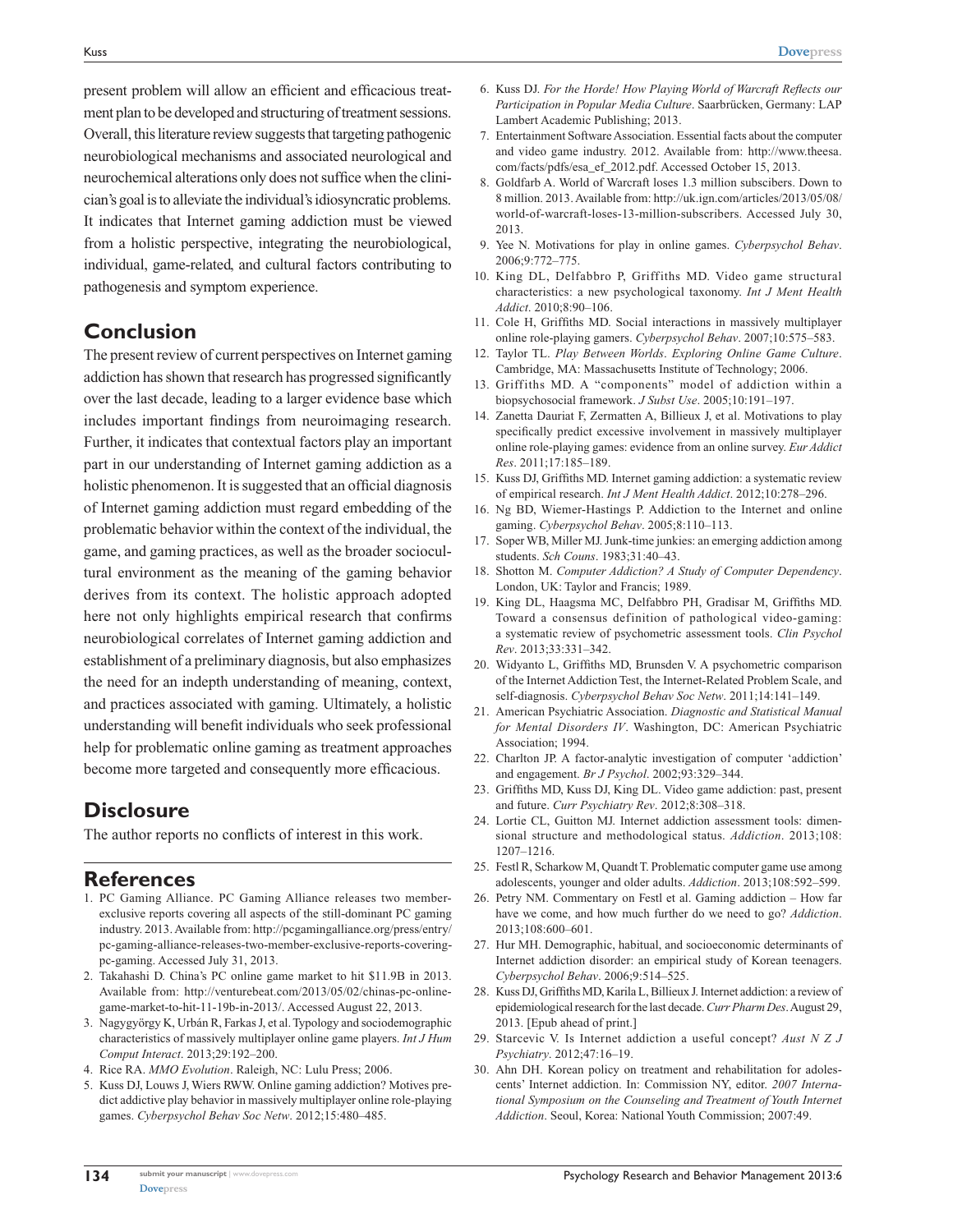- 31. Majumdar A. Japan plans 'fasting camps' for Web-addicted children. Tech 2. 2013. Available from: [http://tech2.in.com/news/general/japan](http://tech2.in.com/news/general/japan-plans-fasting-camps-for-webaddicted-children/912284.)[plans-fasting-camps-for-webaddicted-children/912284.](http://tech2.in.com/news/general/japan-plans-fasting-camps-for-webaddicted-children/912284.) Accessed September 2, 2013.
- 32. King DL, Delfabbro PH, Griffiths MD. Clinical interventions for technology-based problems: excessive Internet and video game use. *Journal of Cognitive Psychotherapy*: *An International Quarterly*. 2012;26:43–56.
- 33. Batthyány D, Müller KW, Benker F, Wölfling K. Computer game playing: clinical characteristics of dependence and abuse among adolescents. *Wien Klin Wochenschr*. 2009;121:502–509.
- 34. King DL, Delfabbro P. Understanding and assisting excessive players of video games: a community psychology perspective. *Aust Community Psychol*. 2009;21:62–74.
- 35. Liu M, Peng W. Cognitive and psychological predictors of the negative outcomes associated with playing MMOGs (massively multiplayer online games). *Comput Human Behav*. 2009;25:1306–1311.
- 36. Peng W, Liu M. Online gaming dependency: a preliminary study in China. *Cyberpsychol Behav Soc Netw*. 2010;13:329–333.
- 37. Peters CS, Malesky LA. Problematic usage among highly-engaged players of massively multiplayer online role playing games. *Cyberpsychol Behav*. 2008;11:480–483.
- 38. Rehbein F, Kleimann M, Mößle T. Prevalence and risk factors of video game dependency in adolescence: results of a German nationwide survey. *Cyberpsychol Behav Soc Netw*. 2010;13:269–277.
- 39. Yee N. The psychology of MMORPGs: emotional investment, motivations, relationship formation, and problematic usage. In: Schroeder R, Axelsson A, editors. *Avatars at Work and Play: Collaboration and Interaction in Shared Virtual Environments*. London, UK: Springer-Verlag; 2006.
- 40. Yee N. The demographics, motivations and derived experiences of users of massively-multiuser online graphical environments. *PRESENCE: Teleoperators and Virtual Environments*. 2006;15: 309–329.
- 41. Allison SE, von Wahlde L, Shockley T, Gabbard GO. The development of the self in the era of the Internet and role-playing fantasy games. *Am J Psychiatry*. 2006;163:381–385.
- 42. Chan PA, Rabinowitz T. A cross-sectional analysis of video games and attention deficit hyperactivity disorder symptoms in adolescents. *Ann Gen Psychiatry*. 2006;5:16–26.
- 43. Chiu SI, Lee JZ, Huang DH. Video game addiction in children and teenagers in Taiwan. *Cyberpsychol Behav*. 2004;7:571–581.
- 44. Hussain Z, Griffiths MD. Excessive use of massively-multi-player online role-playing games: a pilot study. *Int J Ment Health Addict*. 2009;7:563–571.
- 45. Hussain Z, Griffiths MD. The attitudes, feelings, and experiences of online gamers: a qualitative analysis. *Cyberpsychol Behav*. 2009;12: 747–753.
- 46. Jeong EJ, Kim DW. Social activities, self-efficacy, game attitudes, and game addiction. *Cyberpsychol Behav Soc Netw*. 2011;14: 213–221.
- 47. Dworak M, Schierl T, Bruns T, Struder HK. Impact of singular excessive computer game and television exposure on sleep patterns and memory performance of school-aged children. *Pediatrics*. 2007;120: 978–985.
- 48. Lemmens JS, Valkenburg PM, Peter J. Psychosocial causes and consequences of pathological gaming. *Comput Human Behav*. 2011;27: 144–152.
- 49. Chuang YC. Massively multiplayer online role-playing game-induced seizures: a neglected health problem in Internet addiction. *Cyberpsychol Behav*. 2006;9:451–456.
- 50. Mehroof M, Griffiths MD. Online gaming addiction: the role of sensation seeking, self-control, neuroticism, aggression, state anxiety, and trait anxiety. *Cyberpsychol Behav*. 2010;13:313–316.
- 51. Caplan SE, Williams D, Yee N. Problematic Internet use and psychosocial well-being among MMO players. *Comput Human Behav*. 2009;25:1312–1319.
- 52. Kim EJ, Namkoong K, Ku T, Kim SJ. The relationship between online game addiction and aggression, self-control and narcissistic personality traits. *Eur Psychiatry*. 2008;23:212–218.
- 53. Kuss DJ, van Rooij A, Shorter GW, Griffiths MD, van de Mheen D. Internet addiction in adolescents: prevalence and risk factors. *Comput Human Behav*. 2013;29:1987–1996.
- 54. Grüsser SM, Thalemann R, Albrecht U, Thalemann CN. [Excessive computer use in childhood - Results of a psychometric study]. Exzessive Computernutzung im Kindesalter – Ergebnisse einer psychometrischen Erhebung. *Wien Klin Wochenschr*. 2005;117:188–195.
- 55. Wan CS, Chiou WB. Psychological motives and online games addiction: a test of flow theory and humanistic needs theory for Taiwanese adolescents. *Cyberpsychol Behav*. 2006;9:317–324.
- 56. Wan CS, Chiou WB. Why are adolescents addicted to online gaming? An interview study in Taiwan. *Cyberpsychol Behav*. 2006;9: 762–766.
- 57. King DL, Delfabbro P. Motivational differences in problem video game play. *Journal of CyberTherapy and Rehabilitation*. 2009;2: 139–149.
- 58. Hsu SH, Wen MH, Wu MC. Exploring user experiences as predictors of MMORPG addiction. *Comput Educ*. 2009;53:990–999.
- 59. Beranuy M, Carbonell X, Griffiths M. A qualitative analysis of online gaming addicts in treatment. *Int J Ment Health Addict*. 2012;11: 149–161.
- 60. King DL, Delfabbro PH, Griffiths MD. The role of structural characteristics in problematic video game play: an empirical study. *Int J Ment Health Addict.* 2011;9:320–333.
- 61. Thomas NJ, Martin FH. Video-arcade game, computer game and Internet activities of Australian students: participation habits and prevalence of addiction. *Aust J Psychol*. 2010;62:59–66.
- 62. Chumbley J, Griffiths M. Affect and the computer game player: the effect of gender, personality, and game reinforcement structure on affective responses to computer game-play. *Cyberpsychol Behav*. 2006;9: 308–316.
- 63. King D, Delfabbro P, Griffiths M. The convergence of gambling and digital media: implications for gambling in young people. *J Gambl Stud*. 2010;26:175–187.
- 64. Smahel D, Blinka L, Ledabyl O. Playing MMORPGs: connections between addiction and identifying with a character. *Cyberpsychol Behav*. 2008;11:715–718.
- 65. King DL, Delfabbro PH, Griffiths MD. The psychological study of video game players: methodological challenges and practical advice. *Int J Ment Health Addict*. 2009;7:555–562.
- 66. Griffiths MD. The use of online methodologies in data collection. *Int J Ment Health Addict*. 2010;8:8–20.
- 67. Liu C, Liao M, Smith DC. An empirical review of Internet addiction outcome studies in China. *Res Soc Work Pract*. 2012;22: 282–292.
- 68. King DL, Delfabbro PH, Griffiths MD, Gradisar M. Assessing clinical trials of Internet addiction treatment: a systematic review and CONSORT evaluation. *Clin Psychol Rev*. 2011;31: 1110–1116.
- 69. Winkler A, Dorsing B, Rief W, Shen Y, Glombiewski JA. Treatment of Internet addiction: a meta-analysis. *Clin Psychol Rev*. 2013;33:317–329.
- 70. American Psychiatric Association. *Diagnostic and Statistical Manual of Mental Disorders (DSM-5)*. Arlington, VA: American Psychiatric Association; 2013.
- 71. Griffiths MD. The role of context in online gaming excess and addiction: some case study evidence. *Int J Ment Health Addict*. 2010;8: 119–125.
- 72. Karlsen F. A *World of Excesses. Online Games and Excessive Playing*. Ashgate, UK: Farnham; 2013.
- 73. Snodgrass JG, Dengah HJF, Lacy MG, Fagan J. A formal anthropological view of motivation models of problematic MMO play: achievement, social, and immersion factors in the context of culture. *Transcult Psychiatry*. May 20, 2013. [Epub ahead of print.]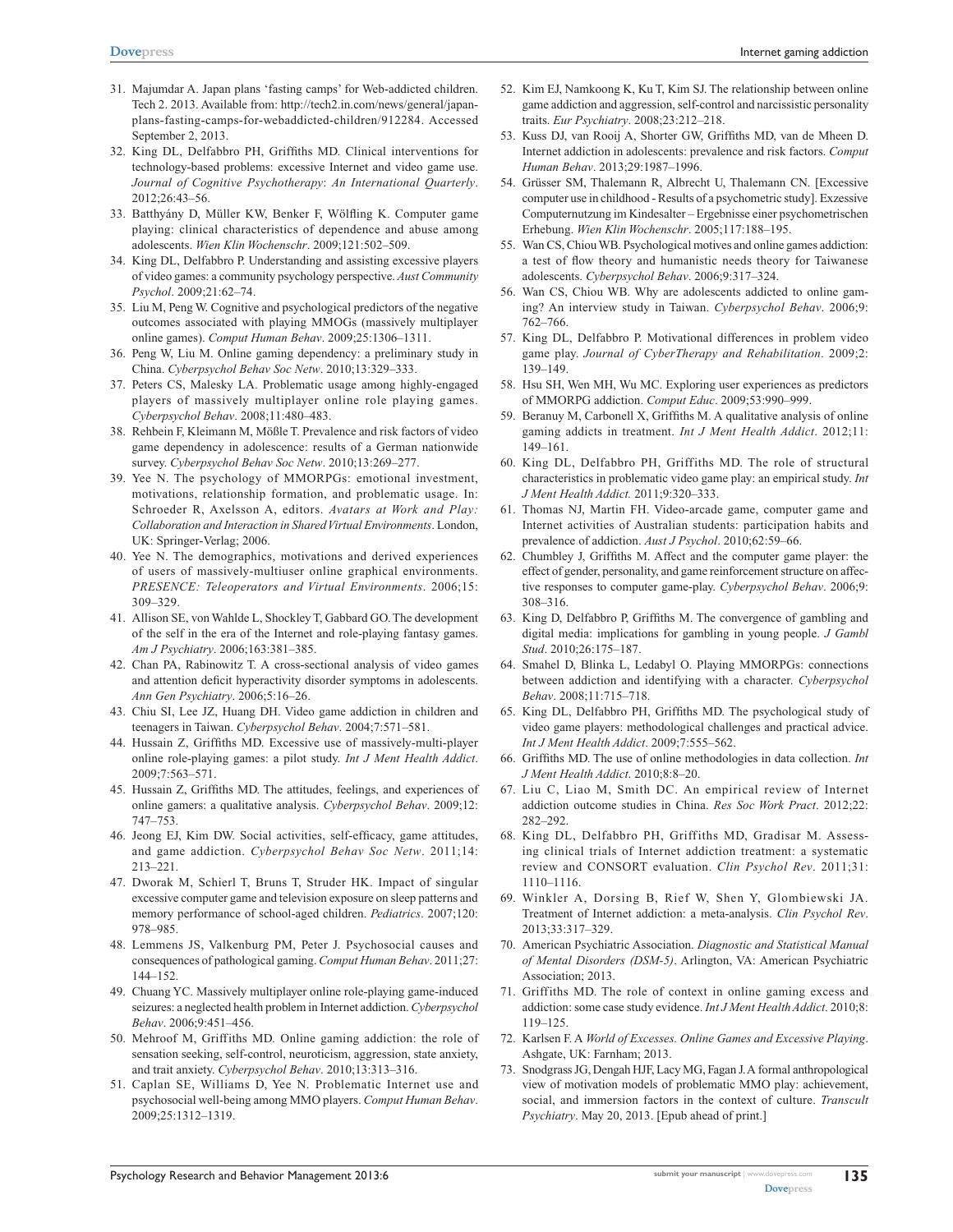- 74. American Psychiatric Association. *Diagnostic and Statistical Manual for Mental Disorders IV*, *Text-Revision*. Washington, DC: American Psychiatric Association; 2000.
- 75. Hine C. *Virtual Ethnography*. London, UK: Sage; 2000.
- 76. Aarseth E. Playing research: methodological approaches to game analysis. Melbourne DAC Papers 2003. Available from: [http://](http://hypertext.rmit.edu.au/dac/papers/Aarseth.pdf.) [hypertext.rmit.edu.au/dac/papers/Aarseth.pdf.](http://hypertext.rmit.edu.au/dac/papers/Aarseth.pdf.) Accessed October 15, 2013.
- 77. Ryan M-L. Computer games as narrative: the ludology versus narrativism controversy. In: Ryan M-L, editor. *Avatars of Story*. Minneapolis, MN: University of Minnesota Press; 2006.
- 78. Wellman B, Gulia M. Net surfers don't ride alone: virtual communities as communities. In: Kollock P, Smith M, editors. *Communities and Cyberspace*. New York, NY: Routledge; 1999.
- 79. Nardi BA. *My Life as a Night Elf Priest. An Anthropological Acount of World of Warcraft*. Ann Arbor, MI: University of Michigan; 2010.
- 80. Castronova E. *Synthetic Worlds: The Business and Culture of Online Games*. Chicago, IL: University of Chicago Press; 2005.
- 81. Young K. *Caught in the Net*. New York, NY: Wiley; 1998.
- 82. Ross N. *Culture and Cognition: Implications for Theory and Method*. New York, NY: Sage; 2006.
- 83. Dressler WW, Borges CD, Balieiro MC, Dos Santos JE. Measuring cultural consonance: examples with special reference to measurement theory in anthropology. *Field Methods.* 2005;17:331–355.
- 84. Gravlee CC, Dressler WW, Bernard HR. Skin color, social classification, and blood pressure in southeastern Puerto Rico. *Am J Public Health*. 2005;95:2191–2197.
- 85. Bartle R. *Designing Virtual Worlds*. Indianapolis, IN: New Riders Games; 2003.
- 86. Seligman R, Kirmayer L. Dissociative experience and cultural neuroscience: narrative, metaphor and mechanism. *Cult Med Psychiatry*. 2008;32:31–64.
- 87. Kupfer DJ, Regier DA. Neuroscience, clinical evidence, and the future of psychiatric classification in D SM-5. *Am J Psychiatry*. 2011;168:  $1 - 3$
- 88. National Institute of Mental Health. The National Institute of Mental Health Strategic Plan. 2008. Available from: [http://www.nimh.nih.](http://www.nimh.nih.gov/about/strategic-planning-reports/index.shtml#strategic-objective1) [gov/about/strategic-planning-reports/index.shtml#strategic-objective1](http://www.nimh.nih.gov/about/strategic-planning-reports/index.shtml#strategic-objective1). Accessed October 15, 2013.
- 89. Insel T, Cuthbert B, Garvey M, et al. Research domain criteria (RDoC): toward a new classification framework for research on mental disorders. *Am J Psychiatry*. 2010;167:748–751.
- 90. Kuss DJ, Griffiths MD. Internet and gaming addiction: a systematic literature review of neuroimaging studies. *Brain Sci*. 2012;2: 347–374.
- 91. Volkow ND, Fowler JS, Wang GJ. The addicted human brain: insights from imaging studies. *J Clin Invest*. 2003;111:1444–1451.
- 92. Everitt BJ, Robbins TW. Neural systems of reinforcement for drug addiction: from actions to habits to compulsion. *Nat Neurosci*. 2005;8: 1481–1489.
- 93. Kalivas PW, Volkow ND. The neural basis of addiction: a pathology of motivation and choice. *Am J Psychiatry*. 2005;162:1403–1413.
- 94. Goldstein RZ, Volkow ND. Drug addiction and its underlying neurobiological basis: neuroimaging evidence for the involvement of the frontal cortex. *Am J Psychiatry*. 2002;159:1642–1652.
- 95. Craven R. Targeting neural correlates of addiction. *Nat Rev Neurosci*. 2006;7:1.
- 96. Brebner K, Wong TP, Liu L, et al. Nucleus accumbens long-term depression and the expression of behavioral sensitization. *Science*. 2005;310:1340–1343.
- 97. Wilson SJ, Sayette MA, Fiez JA. Prefrontal responses to drug cues: a neurocognitive analysis. *Nat Neurosci*. 2004;7:211–214.
- 98. di Chiara G. Nucleus accumbens shell and core dopamine: differential role in behavior and addiction. *Behav Brain Res*. 2002;137:75–114.
- 99. Koob GF, Le Moal M. Addiction and the brain antireward system. *Annu Rev Psychol*. 2008;59:29–53.
- 100. Prochaska JO, DiClemente CC, Norcross JC. In search of how people change. applications to addictive behaviours. *Am Psychol*. 1992;47: 1102–1114.
- 101. Potenza MN. Should addictive disorders include non-substance-related conditions? *Addiction*. 2006;101:142–151.
- 102. Niedermeyer E, da Silva FL. *Electroencephalography: Basic Principles, Clinical Applications, and Related Fields*. Philadelphia, PA: Lippincot Williams & Wilkins; 2004.
- 103. Dong G, Zhou H, Zhao X. Male Internet addicts show impaired executive control ability: evidence from a color-word Stroop task. *Neurosci Lett*. 2011;499:114–118.
- 104. Dong G, Lu Q, Zhou H, Zhao X. Impulse inhibition in people with Internet addiction disorder: electrophysiological evidence from a Go/ NoGo study. *Neurosci Lett*. 2010;485:138–142.
- 105. Dong G, Zhou H. Is impulse-control ability impaired in people with Internet addiction disorder: electrophysiological evidence from ERP studies. *Int J Psychophysiol*. 2010;77:334–335.
- 106. Ge L, Ge X, Xu Y, Zhang K, Zhao J, Kong X. P300 change and cognitive behavioral therapy in subjects with Internet addiction disorder: a 3-month follow-up study. *Neural Regeneration Research*. 2011;6:2037–2041.
- 107. Littel M, Luijten M, van den Berg I, van Rooij A, Keemink L, Franken I. Error-processing and response inhibition in excessive computer game players: an ERP study. *Addict Biol*. 2012;17:934–947.
- 108. Yu H, Zhao X, Li N, Wang M, Zhou P. Effect of excessive Internet use on the time-frequency characteristic of EEG. *Progress in Natural Science*. 2009;19:1383–1387.
- 109. Bailey DL, Townsend DW, Valk PE, Maisey MN. *Positron Emission Tomography: Basic Bciences*. Secaucus, NJ: Springer; 2005.
- 110. Kim SH, Baik SH, Park CS, Kim SJ, Choi SW, Kim SE. Reduced striatal dopamine D2 receptors in people with Internet addiction. *Neuroreport*. 2011;22:407–411.
- 111. Koepp MJ, Gunn RN, Lawrence AD, et al. Evidence for striatal dopamine release during a video game. *Nature*. 1998;393:266–268.
- 112. Meikle SR, Beekman FJ, Rose SE. Complementary molecular imaging technologies: high resolution SPECT, PET and MRI. *Drug Discov Today Technol*. 2006;3:187–194.
- 113. Hou H, Jia S, Hu S, et al. Reduced striatal dopamine transporters in people with Internet addiction disorder. *J Biomed Biotechnol*. 2012;2012:ID 854524.
- 114. Dong G, Huang J, Du X. Enhanced reward sensitivity and decreased loss sensitivity in Internet addicts: an fMRI study during a guessing task. *J Psychiatr Res*. 2011;45:1525–1529.
- 115. Han DH, Lyoo IK, Renshaw PF. Differential regional gray matter volumes in patients with on-line game addiction and professional gamers. *J Psychiatr Res*. 2012;46:507–515.
- 116. Han DH, Hwang JW, Renshaw PF. Bupropion sustained release treatment decreases craving for video games and cue-induced brain activity in patients with Internet video game addiction. *Exp Clin Psychopharmacol*. 2010;18:297–304.
- 117. Han DH, Kim YS, Lee YS, Min KJ, Renshaw PF. Changes in cueinduced, prefrontal cortex activity with video-game play. *Cyberpsychol Behav Soc Netw*. 2010;13:655–661.
- 118. Hoeft F, Watson CL, Kesler SR, Bettinger KE, Reiss AL. Gender differences in the mesocorticolimbic system during computer game-play. *J Psychiatr Res*. 2008;42:253–258.
- 119. Ko CH, Liu GC, Hsiao SM, et al. Brain activities associated with gaming urge of online gaming addiction. *J Psychiatr Res*. 2009;43: 739–747.
- 120. Liu J, Gao XP, Osunde I, et al. Increased regional homogeneity in internet addiction disorder: a resting state functional magnetic resonance imaging study. *Chin Med J (Engl)*. 2010;123:1904–1908.
- 121. Yuan K, Qin W, Wang G, et al. Microstructure abnormalities in adolescents with Internet addiction disorder. *PLoS One*. 2011;6:e20708.
- 122. Huettel SA, Song AW, McCarthy G. *Functional Magnetic Resonance Imaging*. 2nd ed. Sunderland, MA: Sinauer; 2008.